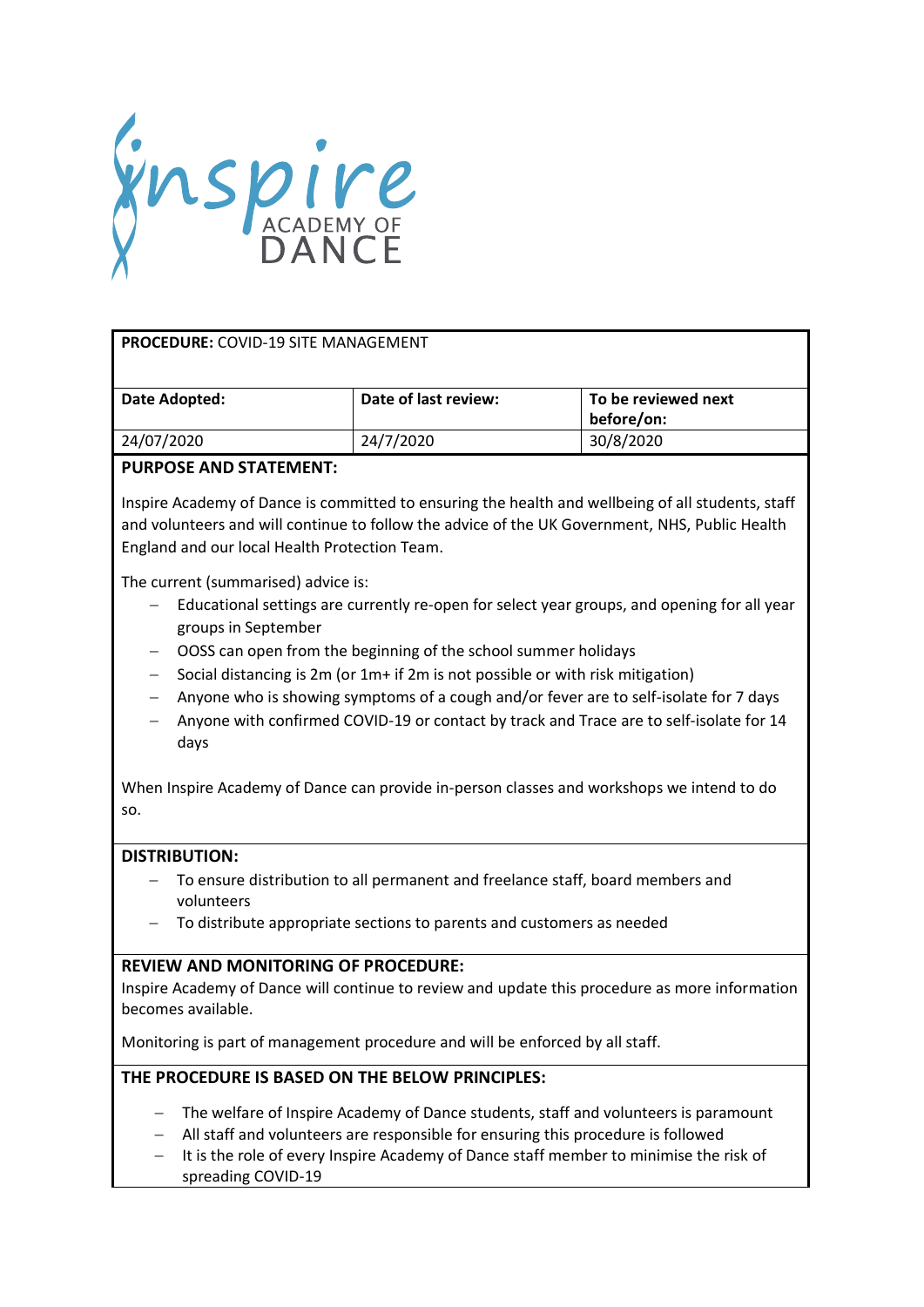− Inspire Academy of Dance is committed to following the advice of the UK Government, NHS and Public Health England

## **SITE MANAGEMENT:**

Max Teacher: Student Ratio = 1: 15

#### **All current social distancing measures will be implemented throughout this procedure.**

Groups of no more than 15 students will be supervised by 1 or 2 teachers. For the purposes of child-friendly and age appropriateness Inspire Academy of Dance will call these groups "bubbles". There is to be no cross contamination between bubbles as students will not mix and spaces will be deep cleaned between group's use.

**To attend classes, parents must agree to a health questionnaire being completed each day to confirm no one in the household has any symptoms or has been told to self-isolat**e. Children may supply their own PPE equipment, but it is not the responsibility of teachers to ensure it is used or worn correctly. It is not to be worn during physical activity.

No parents will be allowed on site, they must drop off and collect at separate entry points, to be allocated in writing before the course begins. Staggered drop off and collection times to ensure no over-crowding, and 2m markers will be laid out to ensure any queuing results in social distancing.

Upon arrival, all students are to immediately wash their hands and use anti- bac. Student's should arrive in uniform and bring suitable dance shoes in a clearly named bag.

Any child with a fever must be immediately isolated and collected by their parents.

Students will be then taken to the space used for their classes where they will have been allocated a  $2m^2$  (or more) space to use throughout their session. An example of this (including safe spaces to walk) is included as appendix 1 of this document.

Breaks, moving to different spaces and the use of corridors and bathrooms will be closely monitored to ensure social distancing is always upheld. This will be through staggered breaks, toilet supervision and a one-way corridor system.

Singing has reportedly been notified as a more high-risk activity in relation to the spread of COVID-19 therefore singing will not be included in class content.

Any student/teacher or family member who is tested positive for COVID-19 up to two weeks post event dates must immediately inform Inspire Academy of Dance management. The bubble that is affected will immediately be notified including students/parents/teachers. Should this occur while classes are running, the bubble affected will be shut down, and spaces deep cleaned immediately follow government guidance "COVID-19: cleaning in non-healthcare settings".

If a student is incapable of following new rules within the studio Inspire Academy of Dance, as mentioned in our student behaviour policy, has the right to remove the student from classes. This will be on a case-by-case basis and no refund will be offered.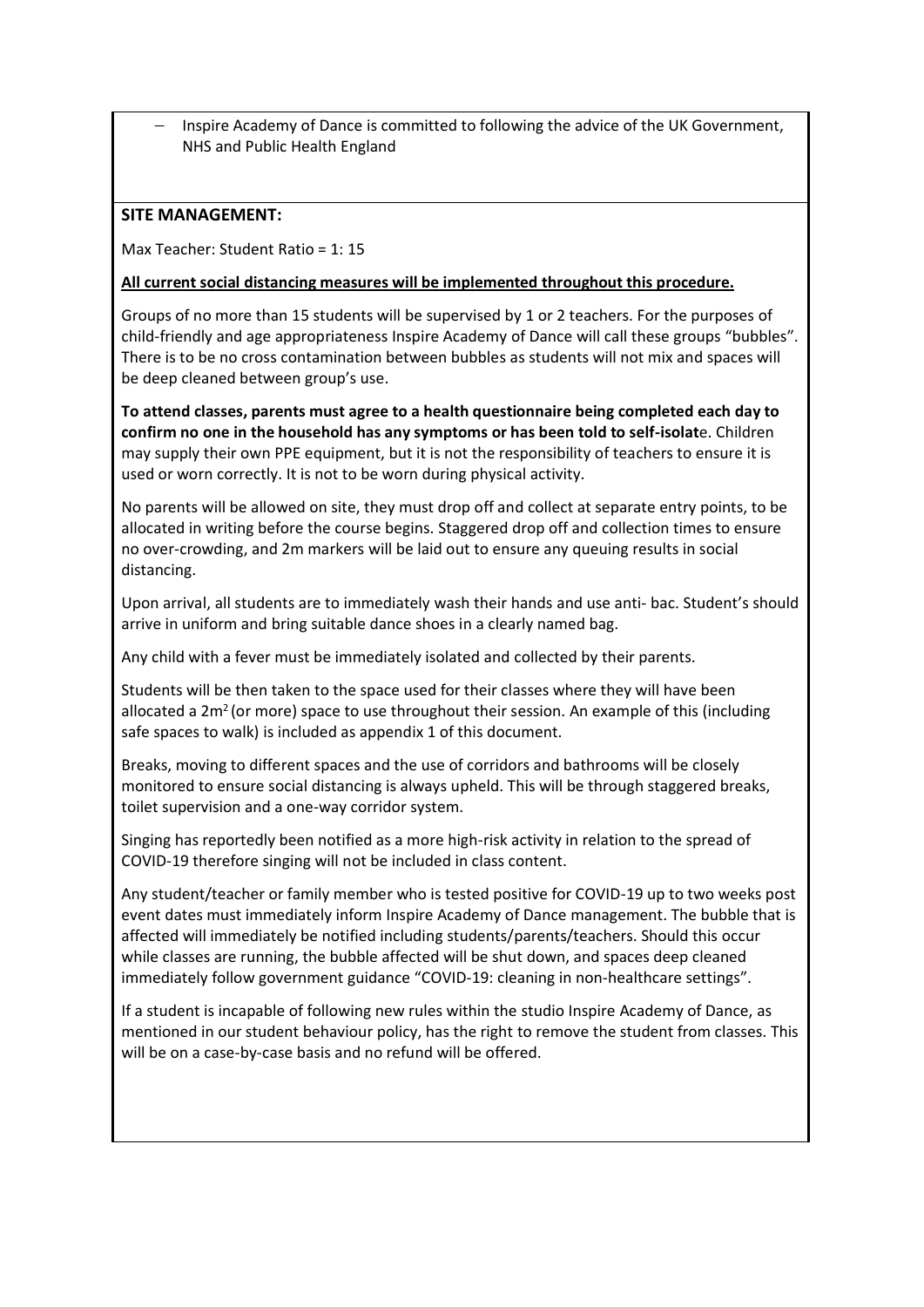# **SITE MANAGERS: Jo Mortimer / Helen Gomez – Teachers are responsible to keen hygiene measures when teaching their classes.**

Site managers must ensure they have disinfectant spray/wipes before every session, or purchase some with petty cash. Site manager must also ensure that they have the full PPE equipment provided by Inspire Academy of Dance to be able to administer first aid.

All site management staff must immediately wash their hands for the prescribed 20 second period upon arrival at site and deep clean all rooms and equipment (if this is not done by the venue). They must also check their own temperature, record it and complete the staff health questionnaire.

Site Managers then must use disinfectant spray/wipes to clean any high contact points, including (but not limited to):

- − Door Handles
- − Sinks, Taps and hand dryers
- − Bannisters
- − Equipment used in class

Site managers must also check the quantity of soap and paper towels in bathrooms and contact premises if supplies are low.

Site managers must ensure the prominent display of hygiene posters ("catch it, kill it, bin it" and hand washing diagrams) and use low-contact electrical tape to mark 2m sections in spaces to be used including in bathrooms. An example of this (including safe spaces to walk) is included as appendix 1 of this document.

Upon teacher arrival at site, site managers must ensure all teachers wash their hands and are temperature checked (which is recorded). Teachers must also be briefed daily and provided antibacterial spray/wipes and gloves if needed. They must also complete the staff health questionnaire.

Upon student arrival at site, site managers must ensure all parents complete the student health form before allowing their child(ren) on to site. Attendees then must wash their hands and temperature checked (which is recorded).

Site managers must ensure teachers are regularly washing their hands, especially when handling Inspire Academy of Dance, venue and personal equipment.

During operation, any communal space for adults (i.e. the staff room) must be cleaned down between teachers. While it is the teacher's responsibility to conduct this cleaning, site managers must ensure it is conducted.

Site Managers must also wash their hands at regular intervals, no less than between each class or moving between student groups. This includes while moving between classes to supervise.

Site Managers must also wash their hands before/after eating.

Between each class site managers must again deep clean any space used and use disinfectant spray/wipes to clean any high contact points, including (but not limited to):

- − Door Handles
- − Sinks & Taps
- − Bannisters
- − Equipment used in class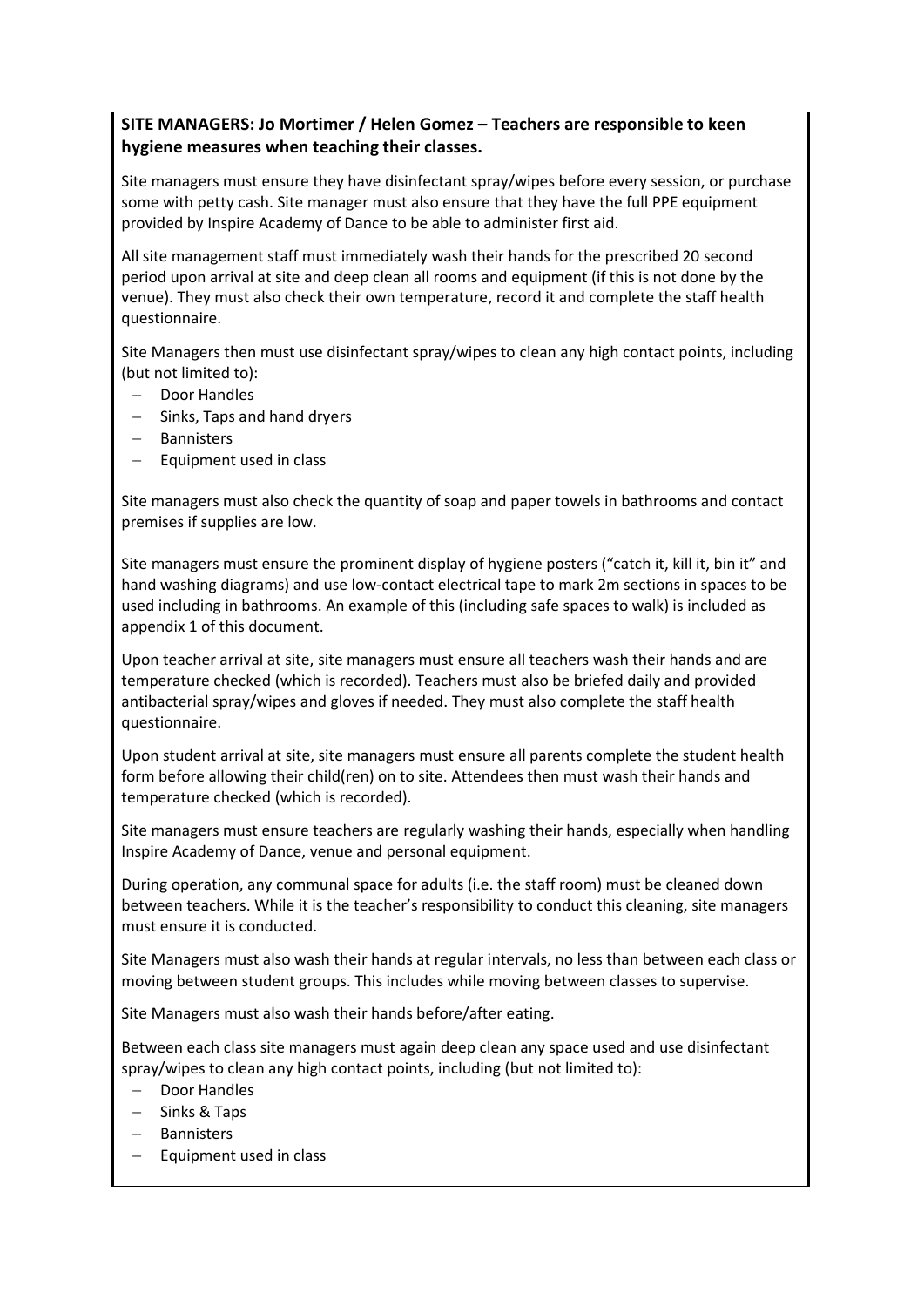Site Managers are expected to ventilate classes as much as possible, including opening doors and windows to encourage air flow.

If a student is incapable of following social distancing guidelines or any new rules established to make Inspire Academy of Dance COVID-19 secure, the site manager must use their discretion in order to control the situation. This could include behaviour management and/or result in the child's removal from courses. In this instance management must be continuously updated.

Site Managers are expected to follow other NHS guidelines to avoid spreading the virus including washing hands before/after eating and reporting any potential symptoms/confirmed diagnoses to the office as a matter of urgency.

## **TEACHER/VOLUNTEER PROCEEDURE:**

All teachers and volunteers must immediately wash their hands for the prescribed 20 second period upon arrival at site. They must also do this between every class.

Teachers and volunteers are expected to assist site managers with student handwashing between lessons and deep cleaning during changeover.

During operation, any communal space for adults (i.e. the staff room) must be cleaned down between teachers of separate bubbles groups. Where resources are available, staff must use separate equipment. Teachers must clean before and after use of the kitchen and any cups/kettles/fridge/refreshment containers must be wiped with antibacterial wipes/sprays.

If teachers/volunteers are teaching at schools other than Inspire Academy of Dance a meticulous log of these sessions must be kept in order to assist NHS track and trace and Inspire Academy of Dance in safeguarding students.

If a student breaks new social distancing rules, or any other rule implemented by Inspire Academy of Dance to safeguard students, site management must be immediately informed.

Teachers and Volunteers are expected to follow other Inspire Academy of Dance procedure, social distancing and NHS guidelines to avoid spreading the virus including washing hands before/after eating and reporting any potential symptoms/confirmed diagnoses to the office as a matter of urgency.

**APPENDIX 1.**

**Not to scale.**